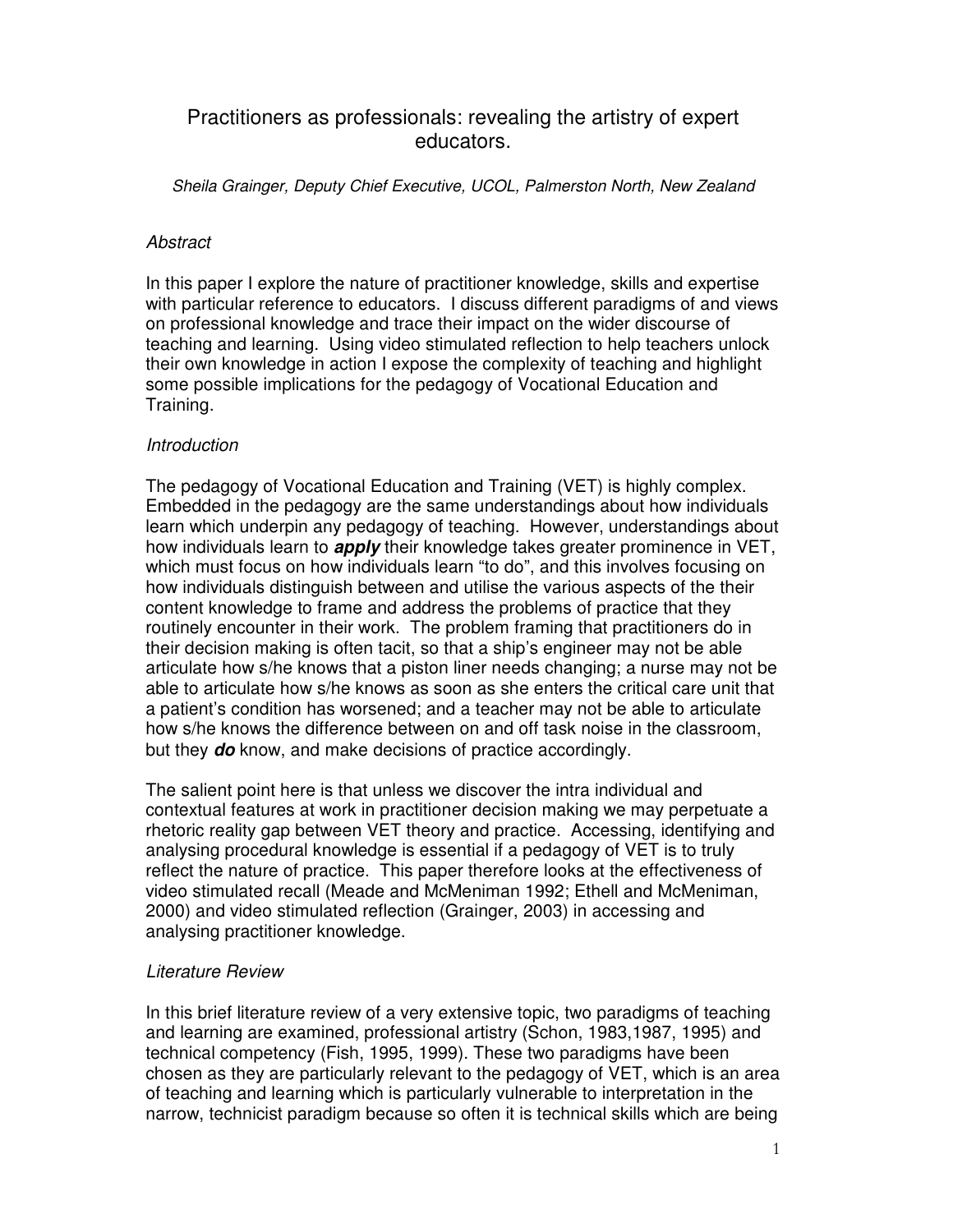achievements against "unit standards".

Schon (1987) outlined two sorts of problems faced by professional practitioners. Firstly, the manageable, predictable problems which can be solved through a process of "technical rationality" (p.3) by the application of theory and technique and secondly the indeterminate, unique problems which fall outside existing theory and technique and cannot be solved by applying the usual "rules" of practice.

Schon (1987) argues that the problems of practice are not well formed, recurrent and predictable structures, they are often "messy and indeterminate situations" (p.4). To problematise practice in ways which match their theories and beliefs practitioners must use the presenting data to construct the problems to be solved. In constructing problems practitioners choose what they will pay attention to and what they will ignore, creating a frame for action which they will apply to the problem. Problem framing involves making judgements about contextual factors and is influenced by intra individual factors as well as the individual's interpretation of the conflicting debates and theories.

From the conflicting debates spring conflicting frames for action which lead to the same data being interpreted differently by different practitioners, and by the same practitioners at different times depending on what other data is also present. Problem situations are therefore converted into frameworks for action through the naming and framing of the presenting data, by individual practitioners.

taught, and they are orbein assessed in terms of technical competency based on Schon (1887) outlined two sorts of problems faced by professional practitioners. Firstly, the manageable, predictable problems which can be sol When practitioners experience unique cases which fall outside of existing theory they must improvise, invent and test strategies of their own, as the situation, or "indeterminate zone(s) of practice" (Schon, 1987, p.6 my parenthesis) is characterised by uniqueness, uncertainty and value conflict, thus escaping the "canons of technical rationality" (p.6). Schon conceptualises the ability of professionals to deal with the indeterminate zones of practice as "artistry" (p.13). Through the use of video stimulated recall/reflection, practitioners in this study were asked to identify and talk about their own artistry, so that the factors impacting on their decision making could be accessed and discussed.

In education, the technical-rational paradigm, tends to locate the problems of practice in the students and their actions and seeks techniques to fix the deviant behaviour, or convey the relevant topic content rather than exploring the holistic context in which both the students' behaviour and the teacher's response to it are taking place (Zeichner and Liston, 1996). The paradigm tends to suggest that there are a finite number of practical situations which arise in education, all of which may be "fixed" by the application of predetermined strategies which the educator has been trained to apply.

Practices which flow from the *technical rational* paradigm of practitioner knowledge, focus on measurable skills which can be observed, mastered and monitored, and which reduce as far as possible human fallibility (Fish 1991) with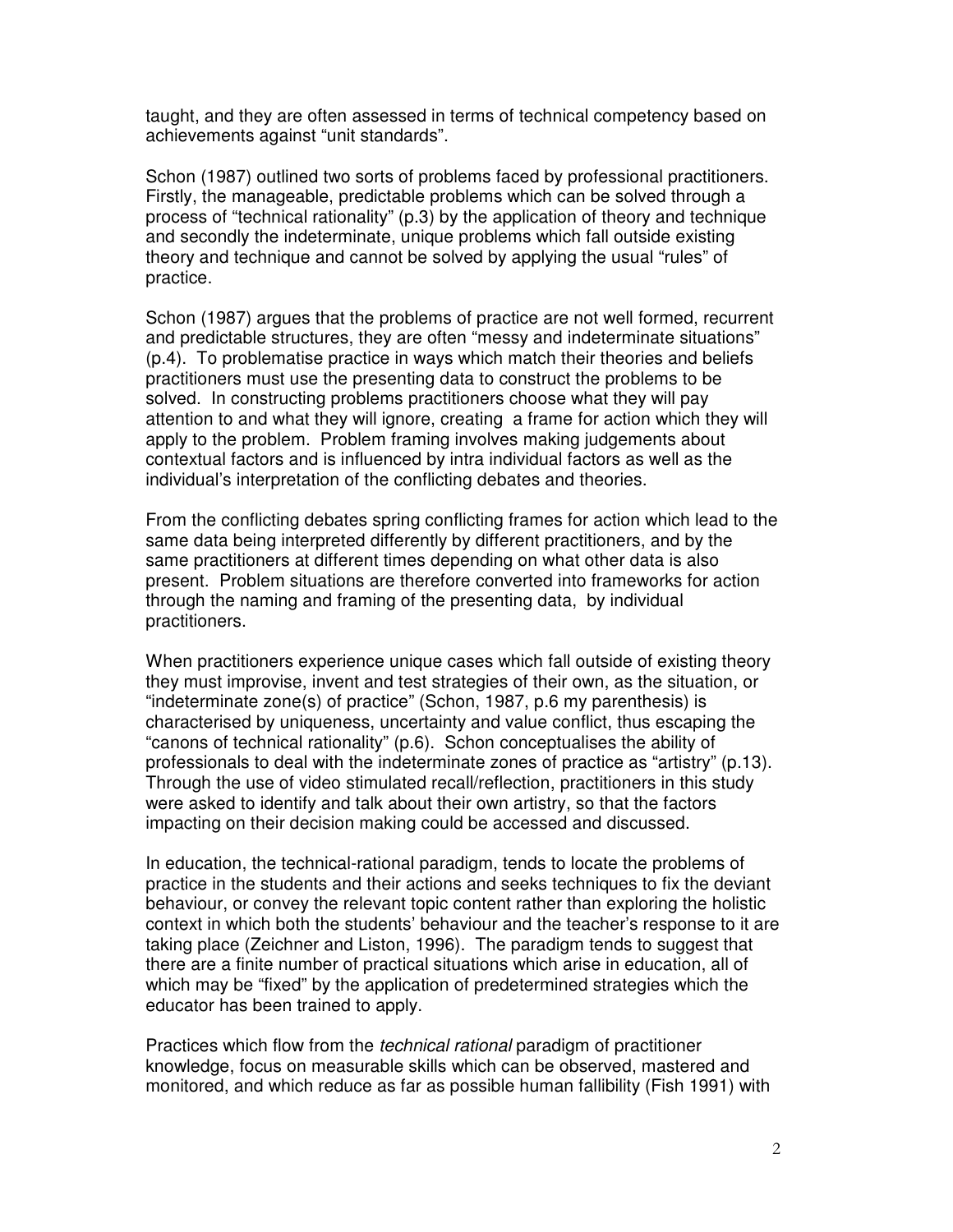accountability measures accentuating the technical aspects of the job, and assuming that professionals

are not to be trusted with more than the technical aspects of the job, that professional judgement and traditional skills, knowledge and experience are not reliable in ensuring the efficient running and quality end product which is demanded by today's consumerist aware customer (Fish, 1991, p31).

Schon, on the other hand, accepts human agency as part of the holistic frame of the problem, and the means to its solution. Instead of reducing the professional's input to a set of routinised technical capabilities, he refers instead to the wider concepts of wisdom, talent, intuition or artistry, concepts which the science based research traditions tend to ridicule and/or ignore. This study demonstrates how video stimulated reflection can help practitioners to identify their artistry and access their knowledge base.

#### *Method*

Findings from Meade and McMeniman's (1992) study highlighted the efficacy of video stimulated recall in helping practitioners to make explicit their implicit knowledge base. The technique was therefore used with teachers and student teachers with the aim of capturing real examples of practice, and accessing teachers' professional knowledge in action.

Video stimulated recall was selected because it allows the teaching event to be captured as completely as possible, and arguably more completely that any other method. This means that the participants may be confronted with a representation of their practice which is situated in context and as accurate as possible. This minimises the tendency for superficial self-presentation (Parsons et al., 1983, cited in Meade and McMeniman, 1992) by participants when they talk about their teaching in the interviews. Additionally, using video allows the physical artefacts of face to face interaction, such as bodily comportment, facial expression and gesture (Heath, 1997), which are significant features of classroom interaction, to be studied, and minimises the tendency for researcher and participants to focus only on remembered actions.

Considerations of how video representations of events have a tendency to flatten interactions and how the presence of a video team and researcher impacted on the classroom, were not overlooked. However given the results of a small pilot study carried out in 1999 this was not seen as a problem. While very much aware of the video, the teacher in the pilot study treated it as a minor intrusion and was able to continue with his planned lesson. The benefits of capturing the naturally occurring teaching event as holistically as possible were seen to far outweigh the disadvantages of the intrusion of a video team into the classroom. Steps were taken to minimise the disruption, for example timing filming to allow set up of equipment while children were out of the room, positioning the team as discreetly as possible, and placing the equipment so that the team did not need to move around during the lesson.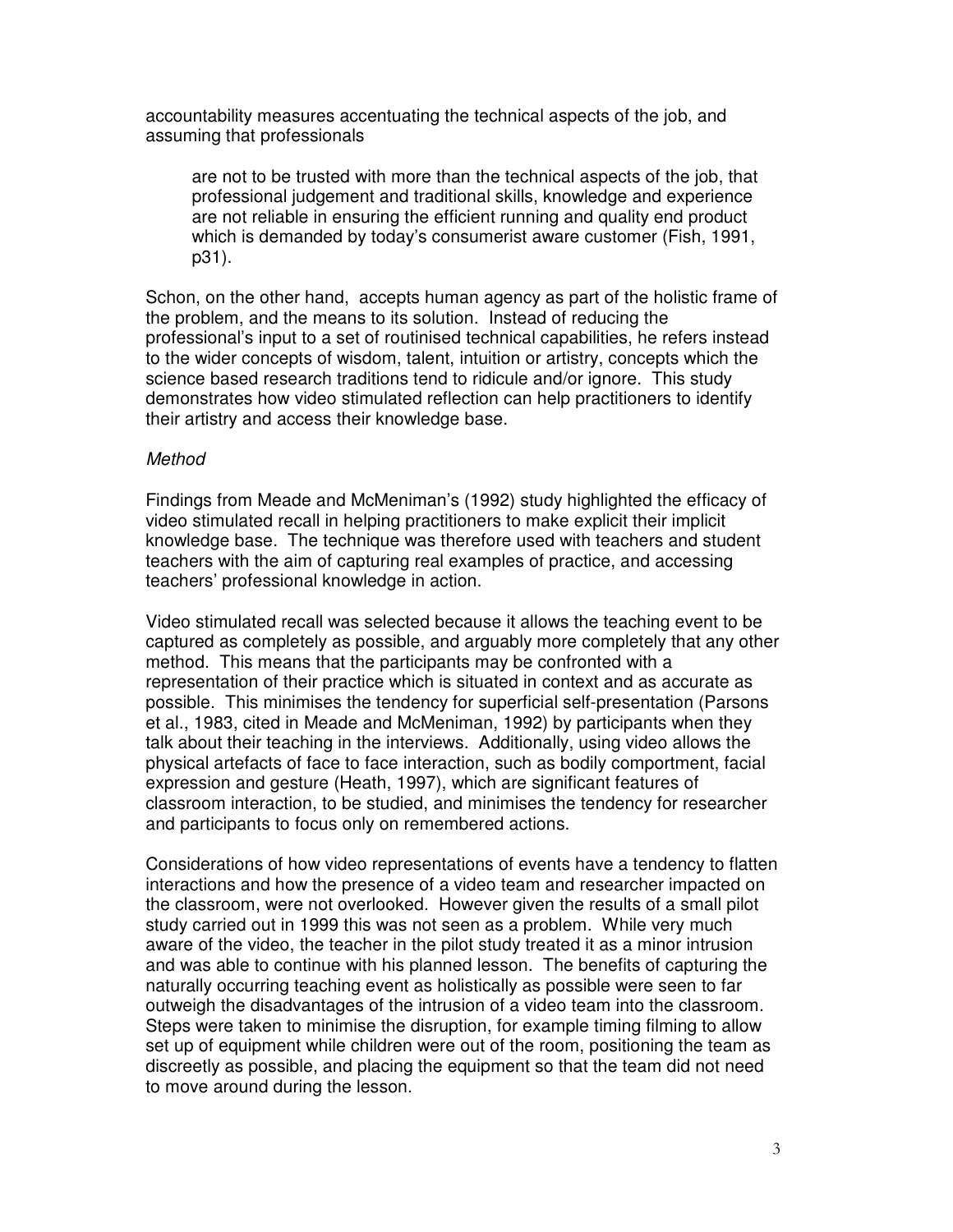Immediately after the lesson, the video was played back to participants, who, in a recorded interview, were asked to stop and comment on the decisions they were making.

This paper uses data from my doctoral thesis, which, due to length limitations cannot be fully explicated here. While the research method described above is very simple, the method by which the resulting data was analysed is more difficult to explain, and beyond the scope of this paper. For a full account of how Discourse Analysis and Critical Discourse Analysis were used with participants' interview transcripts and educational policy documents see Grainger(2003). The purpose of this paper is to explore practitioner knowledge with a view to revealing the professional artistry of educators. To do this, excerpts from participants' talk about their teaching are presented and discussed as "cases".. Features which demonstrate the unpredictable, intra-individual, context bound nature of participants' decision making in action are used to highlight how this lifts their teaching from technical competence to professional artistry.

#### *Discussion*

Participants accounts of their practice were analysed using the ethnomethodological tools of Membership Categorisation Analysis (Baker, 1997; Sacks, 1996) on the transcripts of the video stimulated recall interviews. Throughout this analysis I demonstrate how individual agency is pivotal to decision-making-in-action and that practice is therefore more closely aligned to artistry than it is to technical competence.

The people that populate practitioner accounts, the activities in which they engage, and the way these activities are ordered or assigned moral relevance by each participant in the local context allows insight into how participants assemble and categorise the presenting factors in the classroom to frame up problems of practice that can then be attended to.

There is no *one to one* correspondence between presenting factors such as students' inattention to task or students' talking in class; the issues they represent; and the way teachers deal with them, which is why a technical competence paradigm of practice is an inadequate representation of teaching. Membership Categorisation Analysis (Baker, 1997) is used here to allow glimpses of the categories and relationships which teachers formulate in order to make sense of presenting factors, as a basis from which to make their decisions. In determining how "a vast amount of stuff is handled by Members" (Sacks, 1996, p.41) the complexity of those decisions, and therefore teachers' work, may be explicated. By way of an example we can look at one participant's categorisation of the children she is teaching. The talk proceeds as follows, in which  $ST =$ Student Teacher and  $R =$  Researcher.

389 ST (throat clearance) OK and there was one child I was aware of (:)

390 Rupert a one child (throat clearance) that would be it (unclear)

391 who was totally off task but he had **complete** completed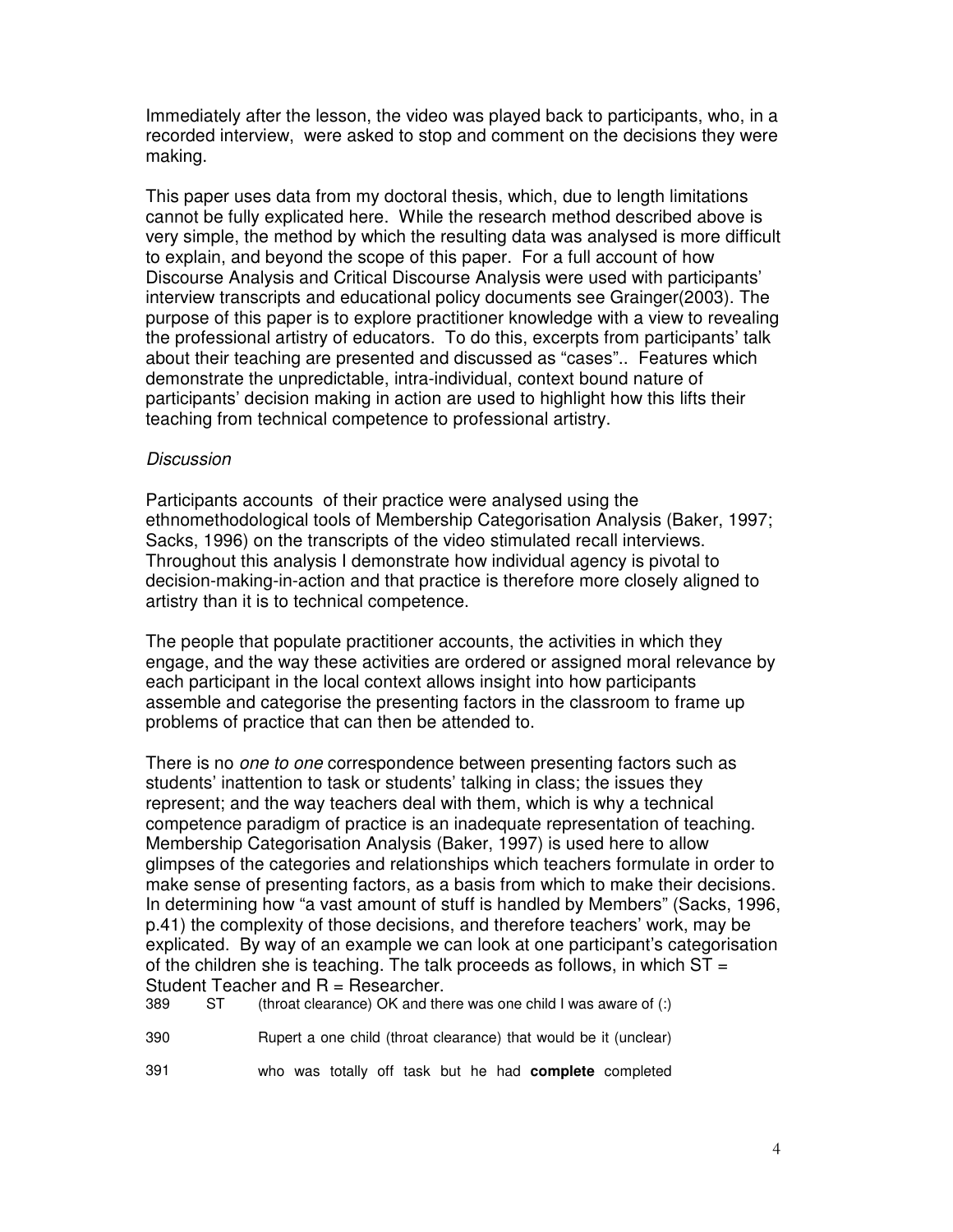| 392                                                                                   |           | everything. He's quite a high ability child very much into reading    |  |  |  |  |
|---------------------------------------------------------------------------------------|-----------|-----------------------------------------------------------------------|--|--|--|--|
| 393                                                                                   |           | and (:) writing um he's in an extension group and he's (:) um I'm     |  |  |  |  |
| 394                                                                                   |           | always giving him extra work to finish with and he is (:) he has      |  |  |  |  |
| 395                                                                                   |           | completed everything but unfortunately with<br>this lesson I          |  |  |  |  |
| 396                                                                                   |           | didn't have anything for him to go on to                              |  |  |  |  |
| 397                                                                                   | R         | OK.                                                                   |  |  |  |  |
| 398                                                                                   | ST        | which I possibly should have anticipated happening but um I           |  |  |  |  |
| 399                                                                                   |           | didn't want to race onto the next part of the lesson until            |  |  |  |  |
| 400                                                                                   |           | everyone else had was at at that stage and he was just way            |  |  |  |  |
| 401                                                                                   |           | ahead (:) of everybody he had some quite good answers too. I          |  |  |  |  |
| 402                                                                                   |           | was aware of him                                                      |  |  |  |  |
| 403                                                                                   | R         | You were aware of him and you were choosing to                        |  |  |  |  |
| 404                                                                                   | SТ        | to just (:) I had a (:) had a talk to him and I um he was reading     |  |  |  |  |
| 405                                                                                   |           | quietly and that was fine so I I sorted that out and he knew that     |  |  |  |  |
| 406                                                                                   |           | that he could sit there and do that and I was just choosing to        |  |  |  |  |
| 407                                                                                   |           | carry on with the lesson                                              |  |  |  |  |
| In the next excerpt the participant accounts differently for another child's off task |           |                                                                       |  |  |  |  |
| behaviour.<br>537                                                                     | <b>ST</b> | This is interesting to observe the child that's um the extension      |  |  |  |  |
| 538                                                                                   |           | child that's working hard there wanting to get it all finished really |  |  |  |  |
| 539                                                                                   |           | quickly(?) and the other child in his group is just completely off    |  |  |  |  |
| 540                                                                                   |           | task (:) totally.                                                     |  |  |  |  |
| 541                                                                                   | R         | Who's that? Who's the other child?                                    |  |  |  |  |
| 542                                                                                   | ST        | The one in the red with dark hair just there.                         |  |  |  |  |
| 543                                                                                   | R         | Over there I see.                                                     |  |  |  |  |
| 544                                                                                   | ST        | Yeh sitting up there on the desk there.                               |  |  |  |  |
| 545                                                                                   | R         | Oh right.                                                             |  |  |  |  |
| 546                                                                                   | <b>ST</b> | Yeh she's just not um (::) yeh she's a low lower achiever and         |  |  |  |  |
| 547                                                                                   |           | um she's just not quite sure I don't think of what what she           |  |  |  |  |
| 548                                                                                   |           | should be doing.                                                      |  |  |  |  |
| 549                                                                                   | R         | Ah hm.                                                                |  |  |  |  |

 $\overline{5}$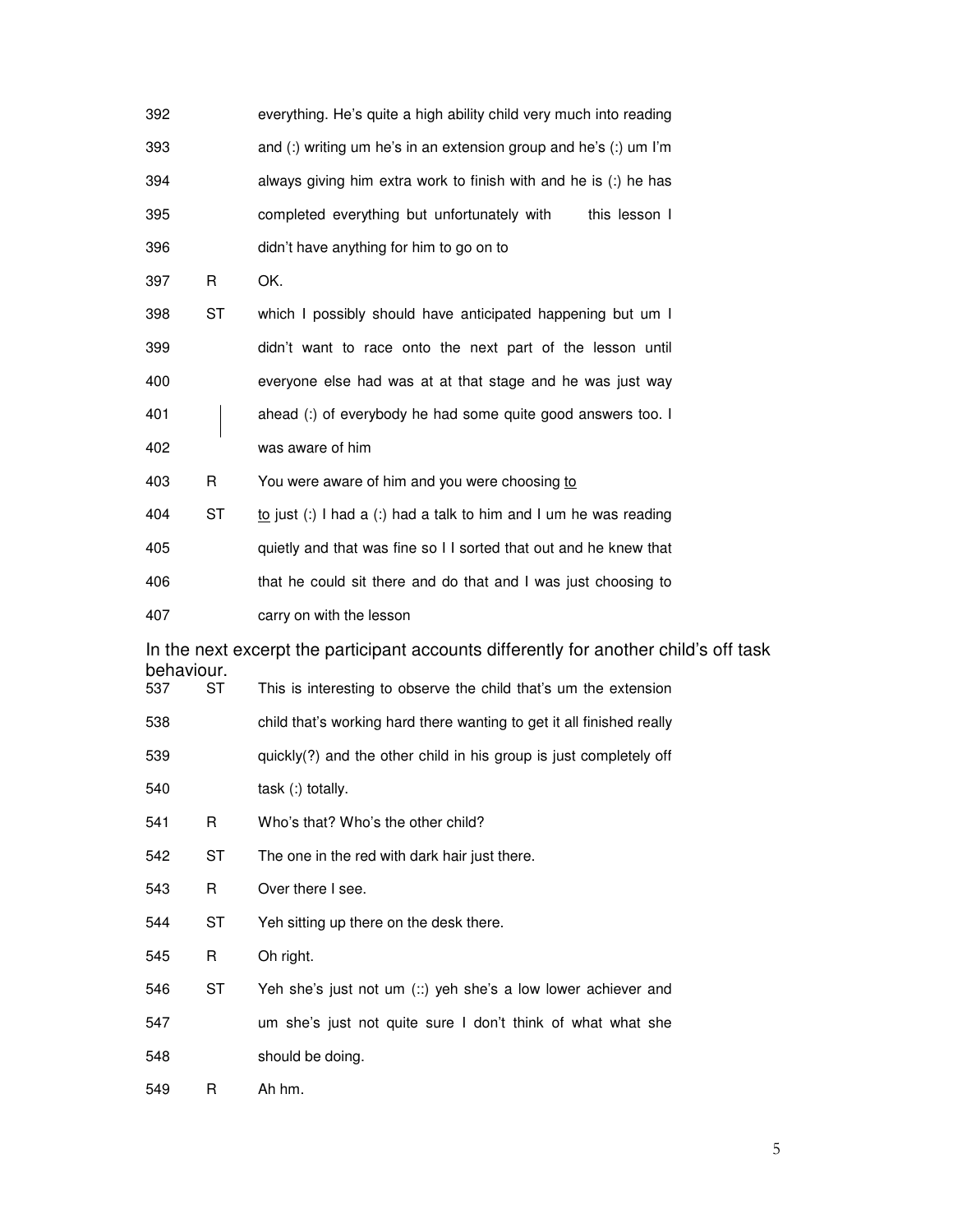| 550 | ST | Whereas these two are really discussing it quite well and they       |
|-----|----|----------------------------------------------------------------------|
| 551 |    | totally finished everything and did some really good work there      |
| 552 |    | too.                                                                 |
| 553 | R  | So how can you what are you tu-uning into you say these two          |
| 554 |    | are obviously really discussing it quite well (:) what (:) tells you |
| 555 |    | that?                                                                |
| 556 | ST | Um one's writing one's leaning over and talking they're close by     |
| 557 |    | looking at each other interacting looking really<br>thev're          |
| 558 |    | engrossed in what they're doing. And I know they're on task          |
| 559 |    | because of um that boy is writing the whole time. See him            |
| 560 |    | writing.                                                             |

In the above accounting we see how the participant has different reactions to the same presenting factor of being off task. She uses the membership categorisation device (henceforth MCD) *intellectual ability* to describe and distinguish between children.

Of particular significance is the way the children are assigned to two different categories within the MCD, as a "lower achiever" and as a "high ability child" without reference to any "mathematicalizable" (Sacks, 1996, p.59) basis for measurement. There are no units of measurement referred to as these are taken for granted. This is important, for as Sacks (1996, p.58) explains "(s)o normal is a standardised category, where whatever it refers to for any given person doesn't have to be specified to control its use" and yet "a range of decisions are made in terms of 'odd events' versus 'normal events'" (1996, p.62). This categorisation leads to the same action, activity or attribute, such as off task behaviour, being viewed and treated differently by the teacher, that is as having already finished the work for the high ability child, and not knowing what to do for the low achiever.

This categorisation enables two different problems of practice and two different reactions to them, to be crafted from the same presenting factors. It also establishes some covert rules about whose and which off task behaviour is acceptable. It appears to be acceptable classroom behaviour if you're a high ability child and you're reading a book but not acceptable if you're a low achiever and you're sitting up on the desk. The complexity of the decision-making-inaction is apparent when one considers all the other categories and selections and the non mathematicalizable relationships between them, which have been considered and rejected prior to decision making. If there are high ability children, there must necessarily be low ability children and possibly lots of other ability levels in between; if there is off task behaviour, there must be on task behaviour and the participant must be able to distinguish between, not just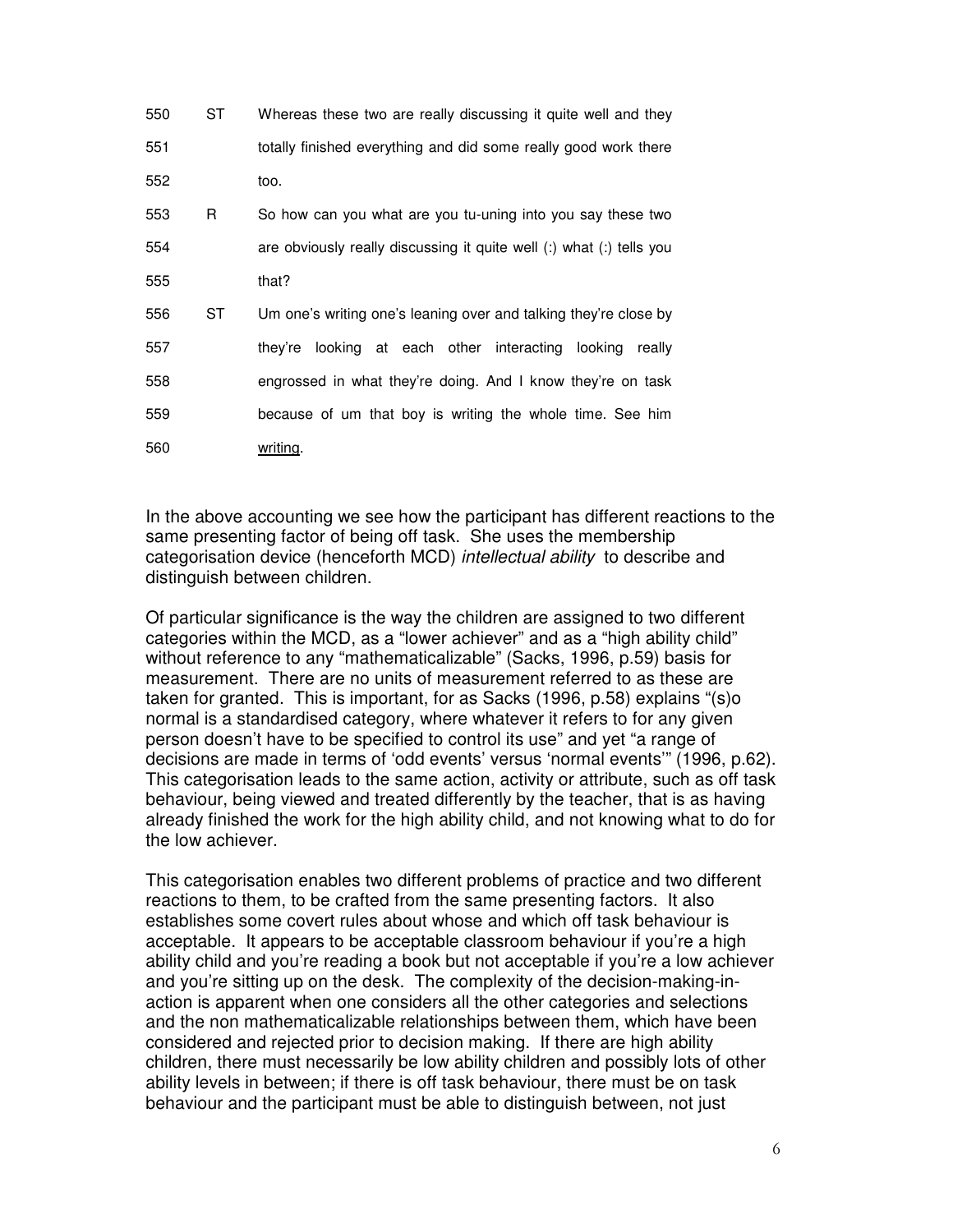whether the behaviour is on or off task, but whether a particular behaviour is acceptable for a particular category of children.

A second case of complexity is outlined below:

| 104 | <b>ST</b> | I was thinking on my feet there I guess because originally I         |
|-----|-----------|----------------------------------------------------------------------|
| 105 |           | thought I'd get them all to bring their letterboxes down to the      |
| 106 |           | sharing circle and then I realised that they were all far too big so |
| 107 |           | that was why I um asked the girls to bring theirs down first and     |
| 108 |           | then the boys and I was trying to get them to focus on things we     |
| 109 |           | talked about the other day when the rural delivery lady came         |
| 110 |           | and spoke and she pointed out that a letterbox in the country        |
| 111 |           | has to have a flag and it has to have a front opening lid that       |
| 112 |           | goes down so I was trying to ask open-ended questions to get         |
| 113 |           | them to think about that and at the same time I was giving them      |
| 114 |           | an opportunity to share their letterboxes because they brought       |
| 115 |           | them to school this morning and they're all so proud of them         |
| 116 |           | when they walked in the classroom and we yeh we decided now          |
| 117 |           | was the time to share them so um and also modelling what             |
| 118 |           | they're having to do on the sheet because I'm asking some of         |
| 119 |           | them to see if the parcel fits in or the milk bottle fits in or the  |
| 120 |           | letters fit in which is what we do later on that self assessment     |
| 121 |           | sheet.                                                               |

The routine action, or technical competence of "asking open ended questions" is described as having five purposes: getting the children to think (113), giving them an opportunity to share (114), affirming their efforts (114), modelling the next task (118), and signalling the assessment activity (120).

Asking open ended questions is a technical skill, but being able to identify five different purposes for using them in a single interaction goes beyond technical competence as it demonstrates the individual agency of the teacher in using that competency. By allowing the practitioner to link practice to purpose it is possible to see how teaching is more closely aligned to artistry than technical competence.

A third case unpacks the technical skill of teaching often referred to as using "wait time".

And there just by giving a bit of **wait** time to (:) to see if the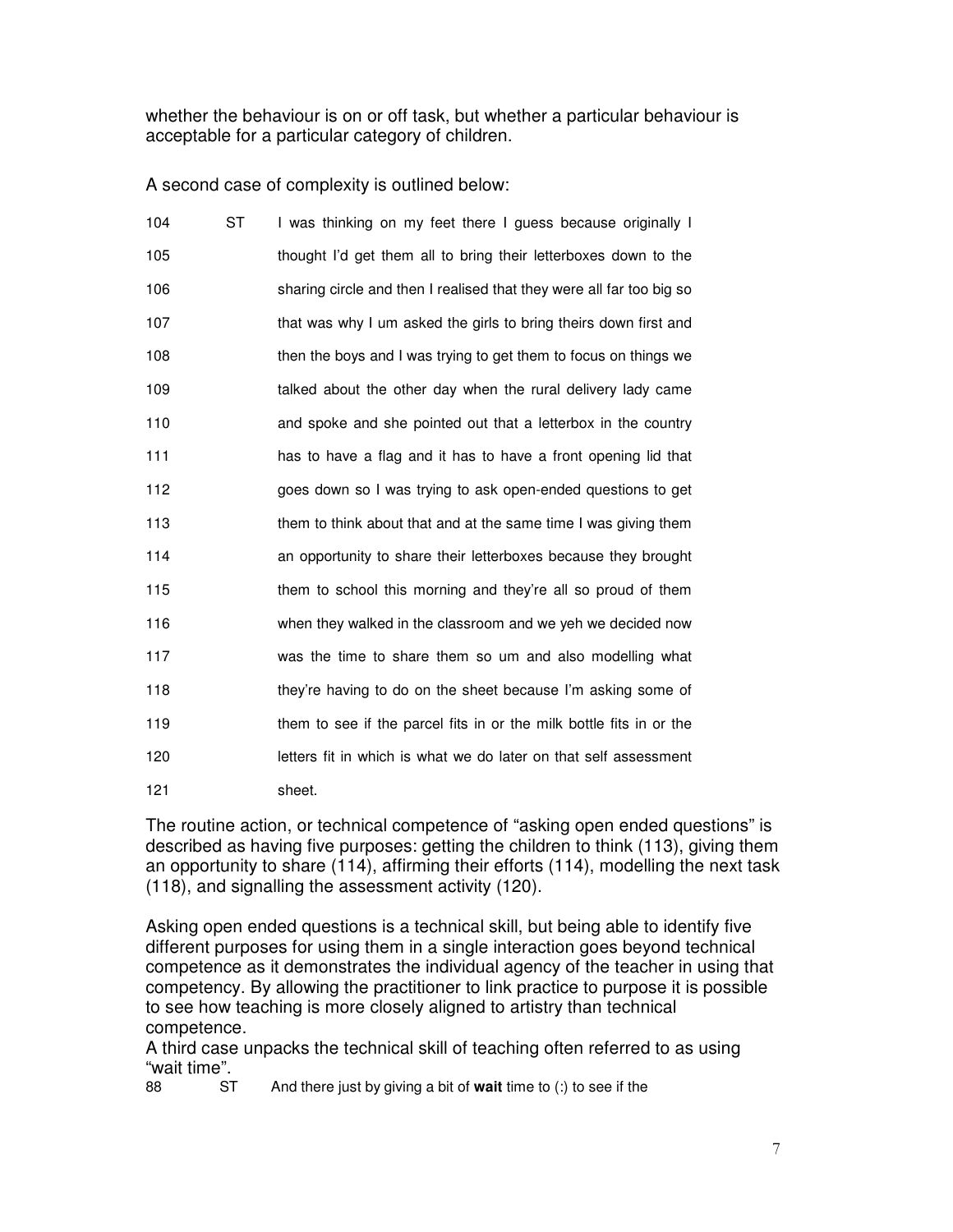- 89 child noticed what everybody else was doing and followed and
- 90 therefore when he didn't give him just (:) give him a little gentle
- 91 reminder that we are doing something else at the moment.
- 92

When the practitioner's recall is stimulated by the video of her practice, she is able to talk about her different reasons for using wait time. In connecting the skill with the decision making processes which have led to its application, she allows us insights into what for her are 'odd events' versus 'normal events'. As Sacks (p.58) explains "(s)o normal is a standardised category, where whatever it refers to for any given person doesn't have to be specified to control its use". Using the MCD *teaching skills*, she categorises one skill as using *wait time*. The attributes of wait time as described in the above extract are that it is quantifiable, she uses "a bit" (88) not a lot of it and she decides on these measures based on the cues and clues available in the context; it is used for a specific purpose, to check on a single child; although called *wait* time it is an active rather than a passive skill with the teacher using the time to observe (88-9); it is a child centred skill as it allows an opportunity for the child to correct his/her own behaviour (89); in applying the skill the teacher needs to be aware of the individual and the rest of the class; it is not a stand alone skill but networked to other practices such as giving "gentle little" reminders. When the level of individual teacher agency required to sort all this "stuff" is realised, it is clear that professional artistry rather than technical competence underpins even this specific and commonly used skill.

# *Conclusions*

I

n this paper I set out to do two things:

- 1. To demonstrate the efficacy of video stimulated recall/reflection in revealing practitioner knowledge.
- 2. To demonstrate how, once revealed, practitioner knowledge can be recognised as being more closely aligned with professional artistry than the depersonalised notion of technical competence.

This paper suggests that:

- professional artistry is routinely present in teaching
- that the hallmark of professional artistry in teaching is individual agency in framing and solving the problems of practice which are routinely complex and laden with value conflicts requiring teachers to make ethical decisions
- that *knowledge of own purpose* which is a multi-dimensional, ever changing, locally generated, highly contextualised construct is an aspect of teacher professional knowledge which is critical to the explication of teaching in a discourse of professional artistry
- that viewing and talking about one's own teaching is the best way to access this knowledge
- that these findings may be as relevant for other professions as they are in teaching